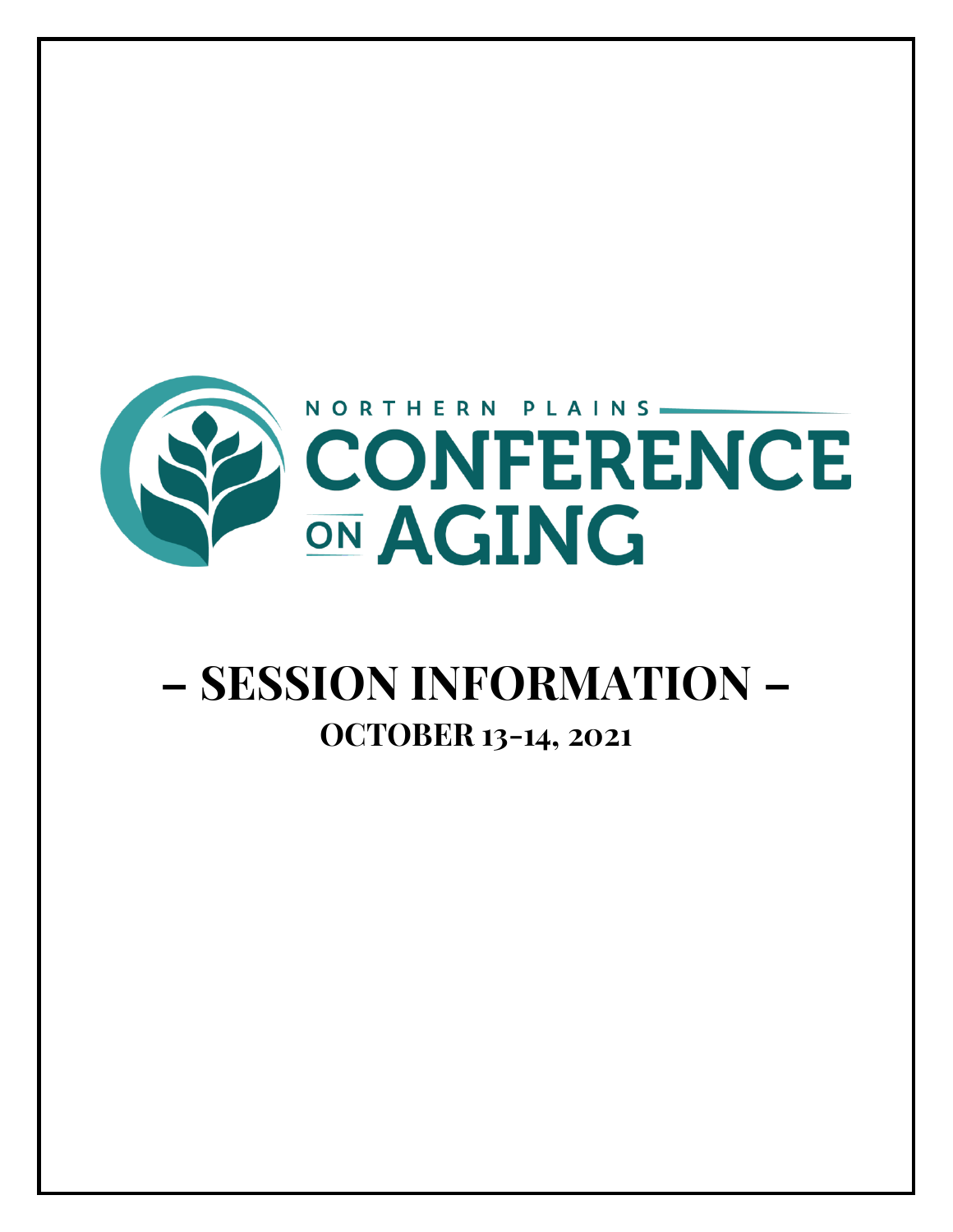**Session title:** Ethics Through a Moral Courage Lens

**Session time:** Thursday, October 14 from 1:30-2:30 p.m.

**Presenter:** Dr. Laurie Dahley, MSW/LISW, PhD and Associate Professor/Field Director

## **Qualifications of instructor:**

**Dr. Laurie Dahley, Associate Professor/Field Director** brings over 40 years of experience in the social work profession, having spent most of her practice in nursing homes, home health, hospital and hospice care. She currently serves as faculty in the Concordia College Social Work Program where she teaches practice courses and serves as Field Director. Her research and presentations have focused on end-of-life care, communication, ethical practice and how a structured life review conducted in the presence of families could impact their family interactions. She has presented regionally, nationally and on the international stage.

# **Credentials:**

Bachelor of Social Work | Moorhead State University – Moorhead, MN Master of Social Work | Augsburg College – Minneapolis, MN Ph.D. Human Development and Gerontology | North Dakota State University – Fargo, ND

## **Program content:**

When exploring ethics we often focus on the Code of Ethics but this leaves out the important component of moral courage which plays a significant role in our decision making process. This session will build on the work of Bryan, Sanders, and Kaplan along with other researchers exploring how we might strengthen our moral courage to not only know what is the right decision, but move forward with confidence.

# **Objectives:**

- 1. Recognize the role of moral courage in our ethical decision making process
- 2. Identify factors that could serve as protective measures and those that put us at risk
- 3. Strategize ways in which to move forward with confidence and courage

#### **CEUs available:**

| Minnesota               | North Dakota            | Minnesota                   | North Dakota          |
|-------------------------|-------------------------|-----------------------------|-----------------------|
| Board of <i>Nursing</i> | Board of <i>Nursing</i> | Board of <i>Social Work</i> | Board of Social Work* |
|                         |                         |                             |                       |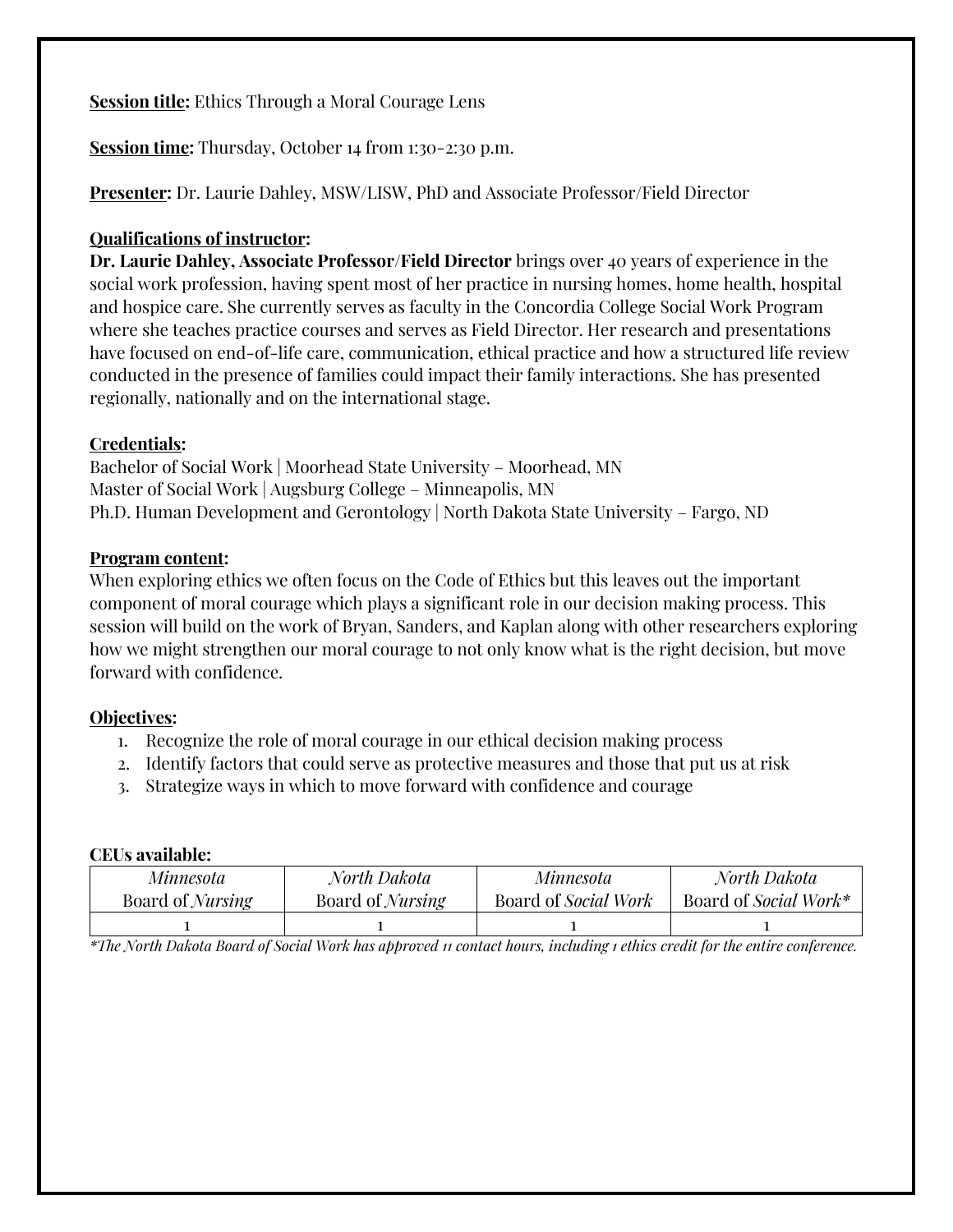**Session title:** The Power of Our Stories

**Session time:** Thursday, October 14 from 8-9 a.m.

**Presenter:** Dr. Laurie Dahley, MSW/LISW, PhD and Associate Professor/Field Director

## **Qualifications of instructor:**

**Dr. Laurie Dahley, Associate Professor/Field Director** brings over 40 years of experience in the social work profession, having spent most of her practice in nursing homes, home health, hospital and hospice care. She currently serves as faculty in the Concordia College Social Work Program where she teaches practice courses and serves as Field Director. Her research and presentations have focused on end-of-life care, communication, ethical practice and how a structured life review conducted in the presence of families could impact their family interactions. She has presented regionally, nationally and on the international stage.

# **Credentials:**

Bachelor of Social Work | Moorhead State University – Moorhead, MN Master of Social Work | Augsburg College – Minneapolis, MN Ph.D. Human Development and Gerontology | North Dakota State University – Fargo, ND

## **Program content:**

Our life story reveals who we are and what we value. Professionals often conduct these powerful conversations with the clients upon admission or start of service and may view the process another piece of mandatory documentation. Family communication also changes at end-of-life moving the focus of conversations to the younger generation. This session will explore the use of a structured life review conducted in the presence of family members and its impact on the client and family interactions transforming the interview from a required documentation process to a transformative intervention for the resident and family.

# **Objectives:**

- 1. Explore the theoretical foundation for use of a structured life review with older adults
- 2. Define the strategy and importance of a strengths perspective when conducting a life review
- 3. Explain the impact of this use of this technique on the client and their family interactions

#### **CEUs available:**

| Minnesota               | North Dakota            | Minnesota            | North Dakota          |
|-------------------------|-------------------------|----------------------|-----------------------|
| Board of <i>Nursing</i> | Board of <i>Nursing</i> | Board of Social Work | Board of Social Work* |
|                         |                         |                      |                       |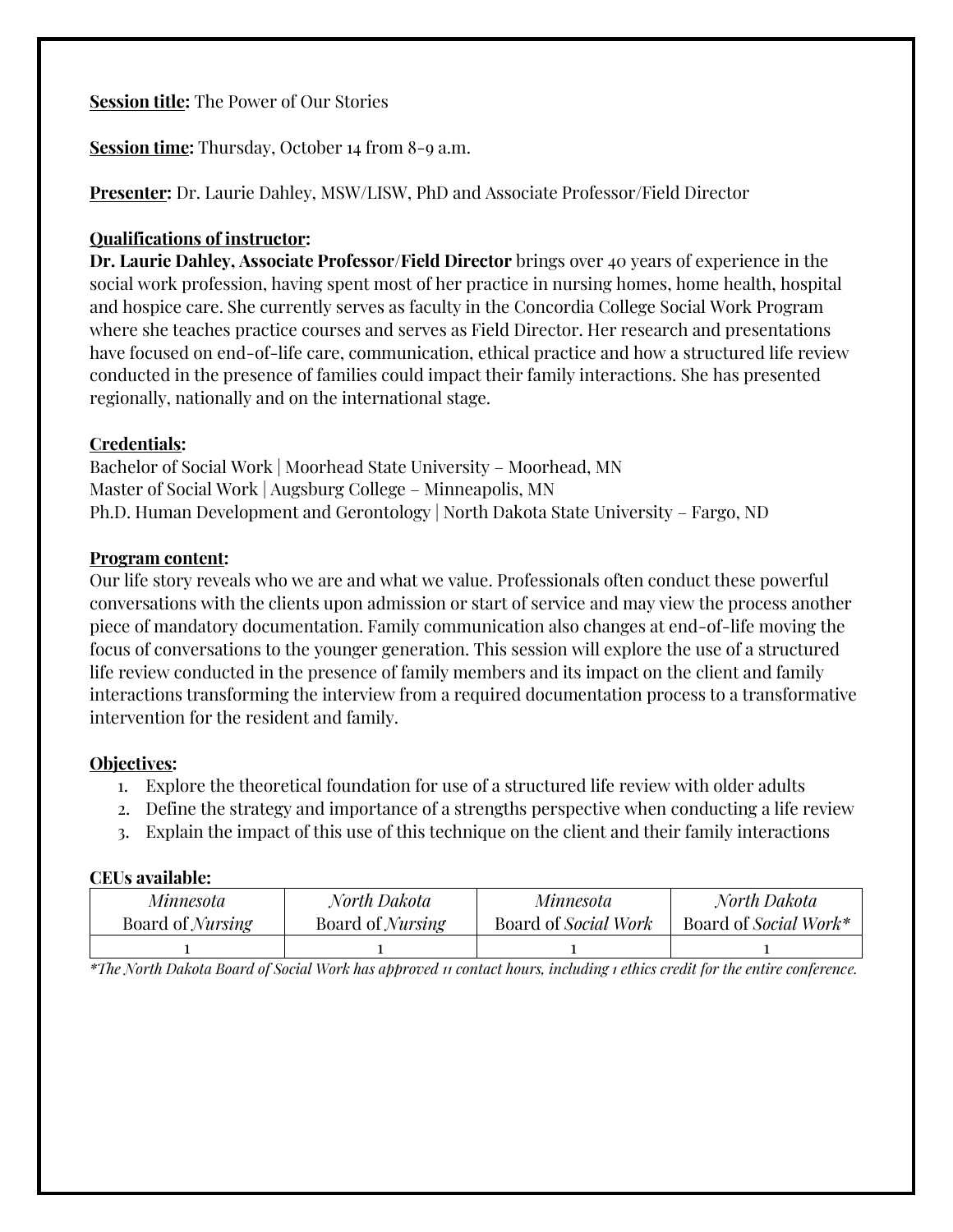**Session title:** Personal Safety – Protecting Yourself and Loved Ones When It Counts

**Session time:** Thursday, October 14 from 10:30-11:30 a.m. and 12:15-1:15 p.m.<sup>\*</sup> *\*The presentation will be the same in the morning as in the afternoon, & only one credit hour will be issued for attendance*

# **Presenter:** Skyler Dutton

# **Qualifications of instructor:**

**Skyler Dutton** graduated from Jamestown College with a degree in Criminal Justice and a desire to help keep people safe. After graduation he spent nearly the next 10 years working in law enforcement, first with the Grand Forks Police Department before moving to the West Fargo Police Department. After resigning from law enforcement, Skyler continued to help others by starting a career in safety, both as a Health Safety and Environmental Manager and as a Safety Consultant with the North Dakota Safety Council. Personal safety is a passion of his and Skyler continues to educate himself in this field.

# **Credentials:**

B.A. Criminal Justice | University of Jamestown *\*First Aid/CPR Trainer \*STOP THE BLEED Instructor, American College of Surgeons*

# **Program content:**

Understanding how to protect yourself and your loved ones from imminent danger is an important skill but can be tricky to navigate. In this training we will cover common threats to personal safety and ways to mitigate the danger when seconds count and help is minutes away.

# **Objectives:**

- 1. Confront inconvenient truths about safety (bad things can and do happen here)
- 2. Explore opportunities to increase your situational awareness
- 3. Challenge your mindset and preparedness to move you from victim to victor

# **CEUs available:**

| Minnesota               | North Dakota            | Minnesota            | North Dakota          |
|-------------------------|-------------------------|----------------------|-----------------------|
| Board of <i>Nursing</i> | Board of <i>Nursing</i> | Board of Social Work | Board of Social Work* |
|                         |                         |                      |                       |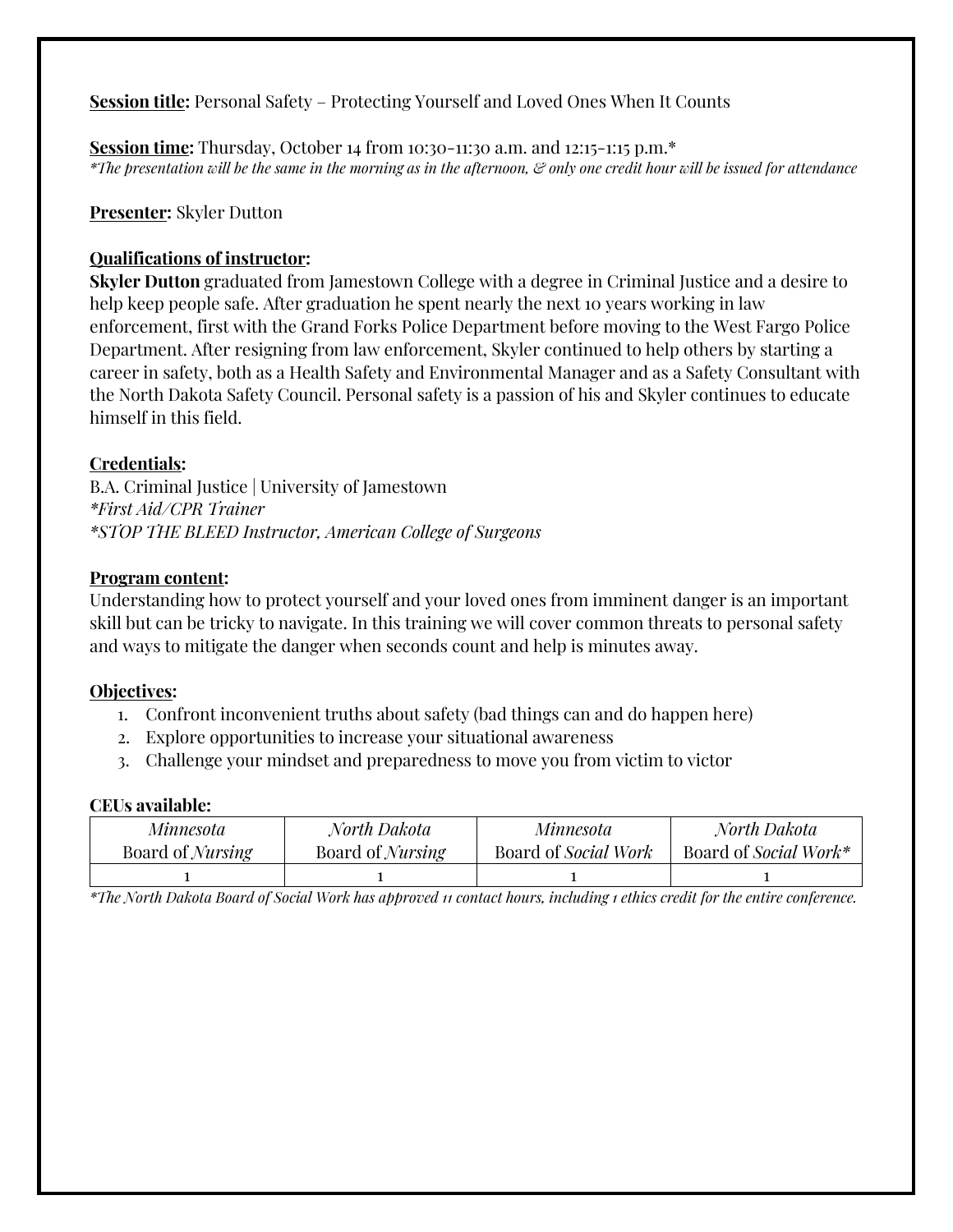**Session title:** Live with Grit and Grace – Building Resiliency One Choice at a Time

**Session time:** Thursday, October 14 from 10:30-11:30 a.m.

**Presenter:** Terry Eckmann, Ph. D.

# **Qualifications of instructor:**

**Terry Eckmann, Ph. D.** is a professor and chair of Teacher Education and Kinesiology at Minot State University. Eckmann has 40 years of experience in the fitness industry. She presents internationally on topics related to health and fitness. Terry's book "101 Brain Boosters" was published in 2013 and is used in classrooms, active aging communities, and homes around the world. Eckmann worked as a speech-language pathologist prior to beginning full-time work in the fitness industry. Her research focuses on the impact of exercise and lifestyle choices on the brain. Her book "101 Ways to Age Gracefully" combines Eckmann's expertise as a researcher, educator, fitness professional, and speech-language pathologist to create a book that provides research based practical tips for aging gracefully at all ages and stages of life. Eckmann serves on the advisory board of the International Council on Active Aging. Eckmann has also been nationally recognized for her work in the fitness industry. She received the IDEA Make Fitness Happen award and the Club Industry Distinguished Business Award for Industry Enhancement.

## **Credentials:**

B.S. Elementary Education & Speech Language Pathology | Minot State University M.S. Speech Language Pathology | Minot State University M.S. Physical Education | University of Montana – Missoula, MT Ph.D. Educational Leadership | University of North Dakota – Grand Forks, ND *\*ACE-Group Fitness Instructor, ACSM-Exercise Physiologist, TBMM-Corrective Exercise Specialist, 500 Hour Registered Yoga Teacher*

#### **Program content:**

Grit – Passion and Perseverance. Grace – Elegance and Beauty of Action. Live with Grit & Grace to build resiliency. Explore key lifestyle choices that enhance overall health and well-being throughout the lifespan. Identify 10-15 effective research-based strategies to increase activity level, improve eating habits, manage stress, and improve attitude. Practice a number of life hacks to fit fitness and overall wellness into day-to-day life. Have the confidence to practice the power of simple choices.

# **Objectives:**

- 1. Explore & discuss habit and change management
- 2. Identify 10-15 powerful life hacks that build resilience
- 3. Participate in simple and meaningful activities to live with grit and grace

#### **CEUs available:**

| Minnesota               | North Dakota            | Minnesota            | North Dakota          |
|-------------------------|-------------------------|----------------------|-----------------------|
| Board of <i>Nursing</i> | Board of <i>Nursing</i> | Board of Social Work | Board of Social Work* |
|                         |                         |                      |                       |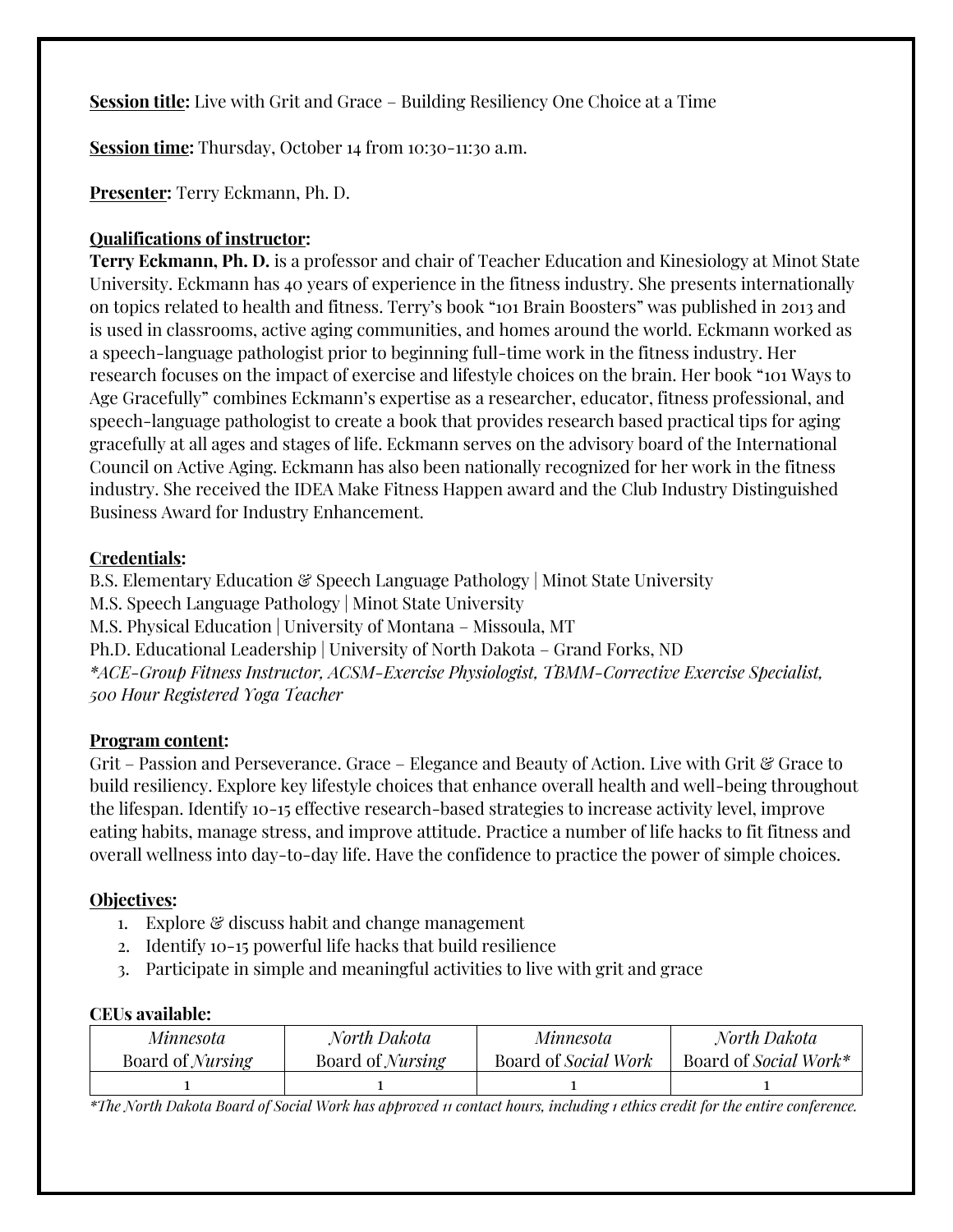**Session title:** Thriving Through Life's Journey

**Session time:** Thursday, October 14 from 2:45-4 p.m.

**Presenter:** Terry Eckmann, Ph. D.

# **Qualifications of instructor:**

**Terry Eckmann, Ph. D.** is a professor and chair of Teacher Education and Kinesiology at Minot State University. Eckmann has 40 years of experience in the fitness industry. She presents internationally on topics related to health and fitness. Terry's book "101 Brain Boosters" was published in 2013 and is used in classrooms, active aging communities, and homes around the world. Eckmann worked as a speech-language pathologist prior to beginning full-time work in the fitness industry. Her research focuses on the impact of exercise and lifestyle choices on the brain. Her book "101 Ways to Age Gracefully" combines Eckmann's expertise as a researcher, educator, fitness professional, and speech-language pathologist to create a book that provides research based practical tips for aging gracefully at all ages and stages of life. Eckmann serves on the advisory board of the International Council on Active Aging. Eckmann has also been nationally recognized for her work in the fitness industry. She received the IDEA Make Fitness Happen award and the Club Industry Distinguished Business Award for Industry Enhancement.

## **Credentials:**

B.S. Elementary Education & Speech Language Pathology | Minot State University M.S. Speech Language Pathology | Minot State University M.S. Physical Education | University of Montana – Missoula, MT Ph.D. Educational Leadership | University of North Dakota – Grand Forks, ND *\*ACE-Group Fitness Instructor, ACSM-Exercise Physiologist, TBMM-Corrective Exercise Specialist, 500 Hour Registered Yoga Teacher*

#### **Program content:**

Embrace the many demands of life with a perspective that can enhance your personal and professional life. Thrive through the ups and downs with tools and strategies that can help you make the most of every day. Recognize the power of a positive attitude. Explore key choices that can help you make a difference on the journey through change! This session is "you time"! A humorous and thoughtful presentation filled with research-based practices.

#### **Objectives:**

- 1. Identify key lifestyle choices for living well throughout the lifespan
- 2. Explore the impact of the power of attitude on living well
- 3. Take hope key strategies to make simple lifestyle choices that matter in life's journey

#### **CEUs available:**

| Minnesota               | North Dakota            | Minnesota            | North Dakota          |
|-------------------------|-------------------------|----------------------|-----------------------|
| Board of <i>Nursing</i> | Board of <i>Nursing</i> | Board of Social Work | Board of Social Work* |
|                         |                         |                      |                       |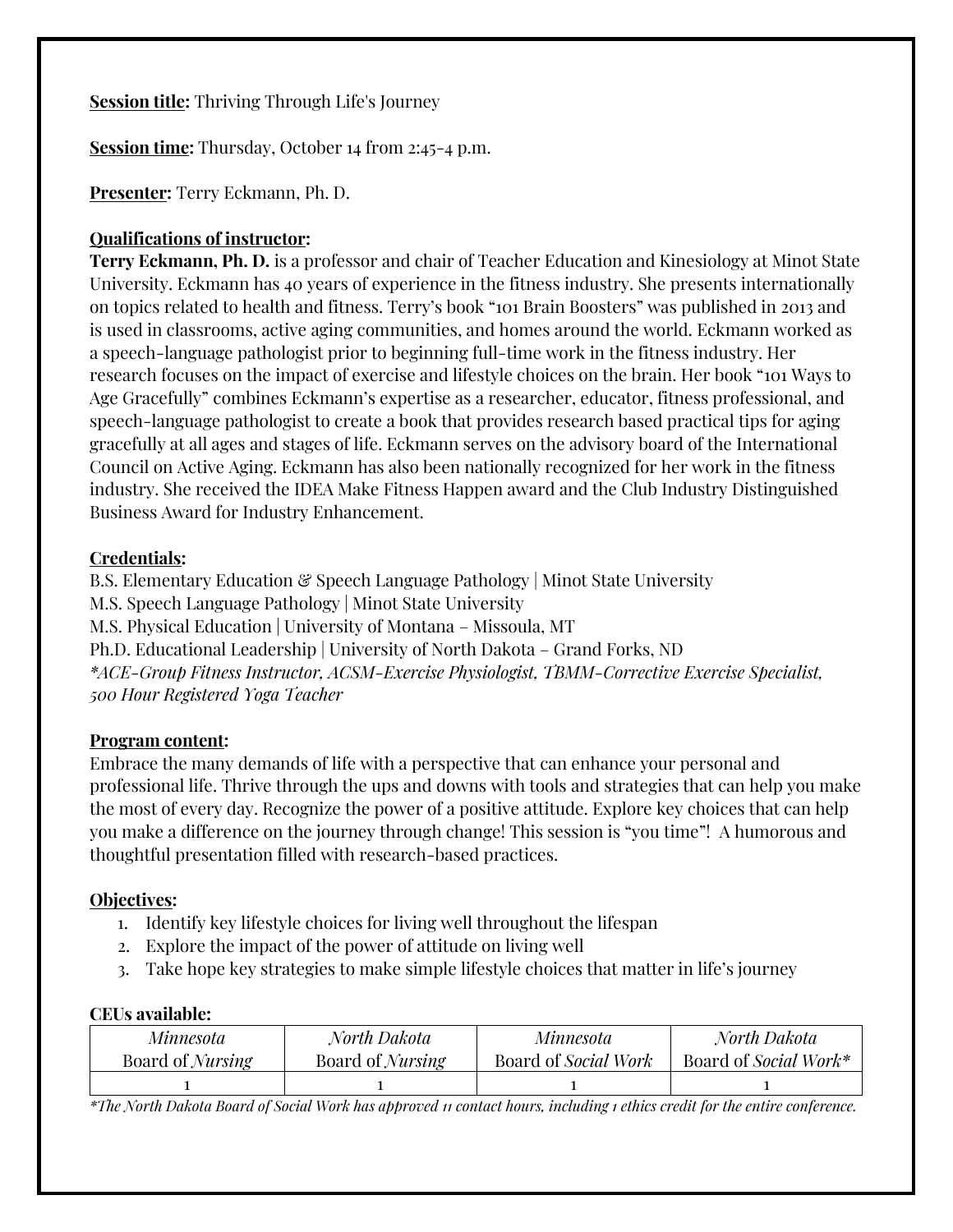**Session title:** Moral Distress in the Helping Professions

**Session time:** Thursday, October 14 from 9:15-10:15 a.m.

**Presenter:** Kristen Fischer, LMSW, NSW-C

# **Qualifications of instructor:**

**Kristen Fischer, LMSW, NSW-C** is a Certified Nephrology Social Worker, who received her Bachelor's Degree in Psychology from the University of North Dakota, and her Masters in Social Work from Loyola University in Chicago, IL. She has worked with kidney and pancreas transplant recipients for 20 years. She is currently the recipient social worker for the Sanford Transplant Center in Fargo, ND. Kristen has also served on the Sanford Clinical Ethics Committee since 2011, participating in Ethics Consultations, policy development, staff education and national conferences. Most recently, she's lead the Sanford Clinical Ethics Committee's Moral Distress Team, assisting providers and staff with processing and coping with the moral distress they experience in their daily work, including during the COVID-19 Pandemic.

# **Credentials:**

B.A. | University of North Dakota – Grand Forks, ND Master of Social Work | Loyola University Chicago – Chicago, IL *\*Certified Nephrology Social Worker* 

#### **Program content:**

Participants will learn to identify moral distress in themselves and colleagues, distinguish it from psychological distress (focusing on the ethical context), and develop processes to address and cope with the situations and constraints that contribute to moral distress. Case examples will illustrate common scenarios that lead to moral distress. A framework for addressing and working through moral distress, personally and in a team environment will be discussed. Specific factors inherent in the Covid-19 pandemic that contribute to moral distress will be reviewed.

# **Objectives:**

- 1. Define and describe moral distress, and distinguish from psychological distress
- 2. Discuss the types of ethically-complex situations that may lead to moral distress
- 3. Identify strategies to address and reduce moral distress, and reframe situations to work toward resilience

#### **CEUs available:**

| Minnesota               | North Dakota            | Minnesota            | North Dakota          |
|-------------------------|-------------------------|----------------------|-----------------------|
| Board of <i>Nursing</i> | Board of <i>Nursing</i> | Board of Social Work | Board of Social Work* |
|                         |                         |                      |                       |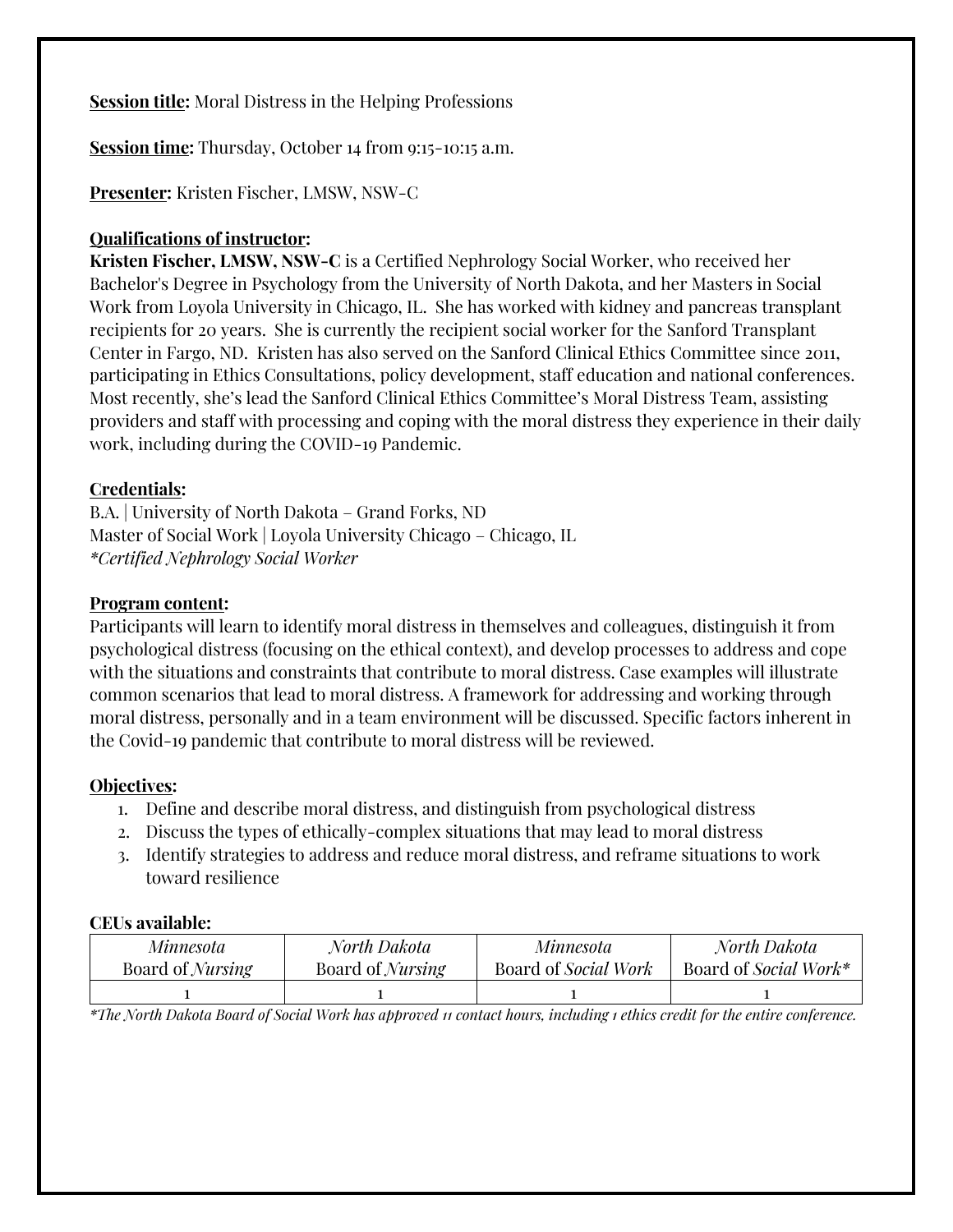**Session title:** Healthy Living for the Second Half of Life

**Session time:** Wednesday, October 13 from 10:45-11:45 a.m.

**Presenter:** Katie Johnke, RDN, LRD, CLC

## **Qualifications of instructor:**

**Katie Johnke, RDN, LRD, CLC** is a Licensed Registered Dietitian Nutritionist and Certified Lactation Counselor in Bismarck, ND. She is the Nutrition Services Coordinator for Bismarck-Burleigh Public Health and Worksite Wellness Coordinator for the City of Bismarck since 2013. She received her Bachelor of Science in Dietetics from the University of North Dakota. Katie works in many different capacities in the Bismarck community whether it be community livability, active transportation, healthy food systems or breastfeeding support. Katie has a passion for improving community health through public health education and efforts. In her free time, she enjoys the outdoors, running, baking and chasing after her three children.

## **Credentials:**

B.S. Dietetics | University of North Dakota – Grand Forks, ND

## **Program content:**

What do you need to feel positive about aging? Not everyone has as much support as one needs or as many opportunities as one would like. Still, most older adults are happy, and healthy living later in life is a goal that all individuals can pursue. This presentation will highlight four key dimensions of positive aging to keep you living healthy in the second half of life.

#### **Objectives:**

- 1. Build awareness of healthy living habits for individuals as they age
- 2. Identify priorities and steps to take toward healthy living efforts as aging occurs
- 3. Plan how to continue learning and staying involved in positive activities as they age

#### **CEUs available:**

| Minnesota               | North Dakota            | Minnesota                   | North Dakota          |
|-------------------------|-------------------------|-----------------------------|-----------------------|
| Board of <i>Nursing</i> | Board of <i>Nursing</i> | Board of <i>Social Work</i> | Board of Social Work* |
|                         |                         |                             |                       |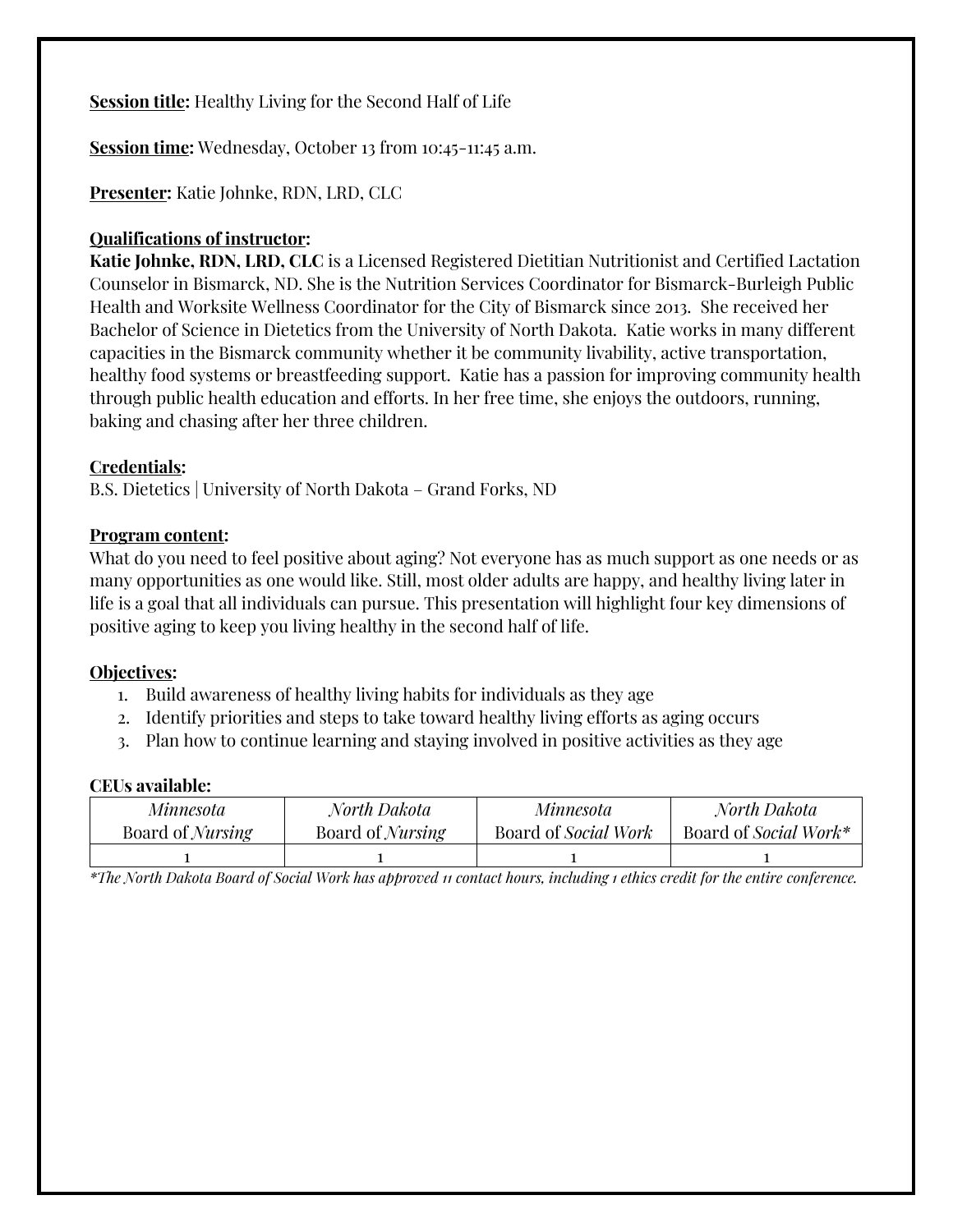Session title: Deep Dive into North Dakota & Minnesota Medicaid Rules for Married & Single Folks

**Session time:** Wednesday, October 13 from 1:45-2:45 p.m.

**Presenter:** Susan E. Johnson-Drenth, CELA\*, RN

## **Qualifications of instructor:**

**Susan E. Johnson-Drenth, CELA\*, RN** is the President of JD Legal Planning PLLC, a Fargo law firm focused in estate planning, elder law, probate, probate litigation, guardianship, and trust law, including special needs trusts for the disabled. Sue practices law in North Dakota and Minnesota. Sue has been named as a Great Plains Super Lawyer every year since 2015. Sue is a Fellow in the American College of Trust and Estate Counsel and is the former State Chair for North Dakota. Sue is also the Chair of the Elder Law Section of the State Bar Association of North Dakota. Sue is the only \**Certified Elder Law Attorney (CELA)* in North Dakota and Northern Minnesota. In addition to practicing law, Sue continues to hold licensure as a registered nurse in North Dakota.

## **Credentials:**

B.S. Business Administration | North Dakota State University – Fargo, ND Associate's Degree, Nursing | North Dakota State University – Fargo, ND *\*Graduated with distinction from the University of North Dakota | School of Law*

## **Program content:**

Medicaid rules and laws are constantly changing, especially in regards to married couples. Join us for an in-depth review of the well-known and not so well-known North Dakota and Minnesota Medicaid rules and laws for the long term care population.

# **Objectives:**

- 1. Learn how to maximize the community spouse assets and income
- 2. Learn important real estate considerations in Medicaid eligibility
- 3. Learn how gifts/disqualifying transfers affect Medicaid eligibility

#### **CEUs available:**

| Minnesota               | North Dakota            | Minnesota                   | North Dakota          |
|-------------------------|-------------------------|-----------------------------|-----------------------|
| Board of <i>Nursing</i> | Board of <i>Nursing</i> | Board of <i>Social Work</i> | Board of Social Work* |
|                         |                         |                             |                       |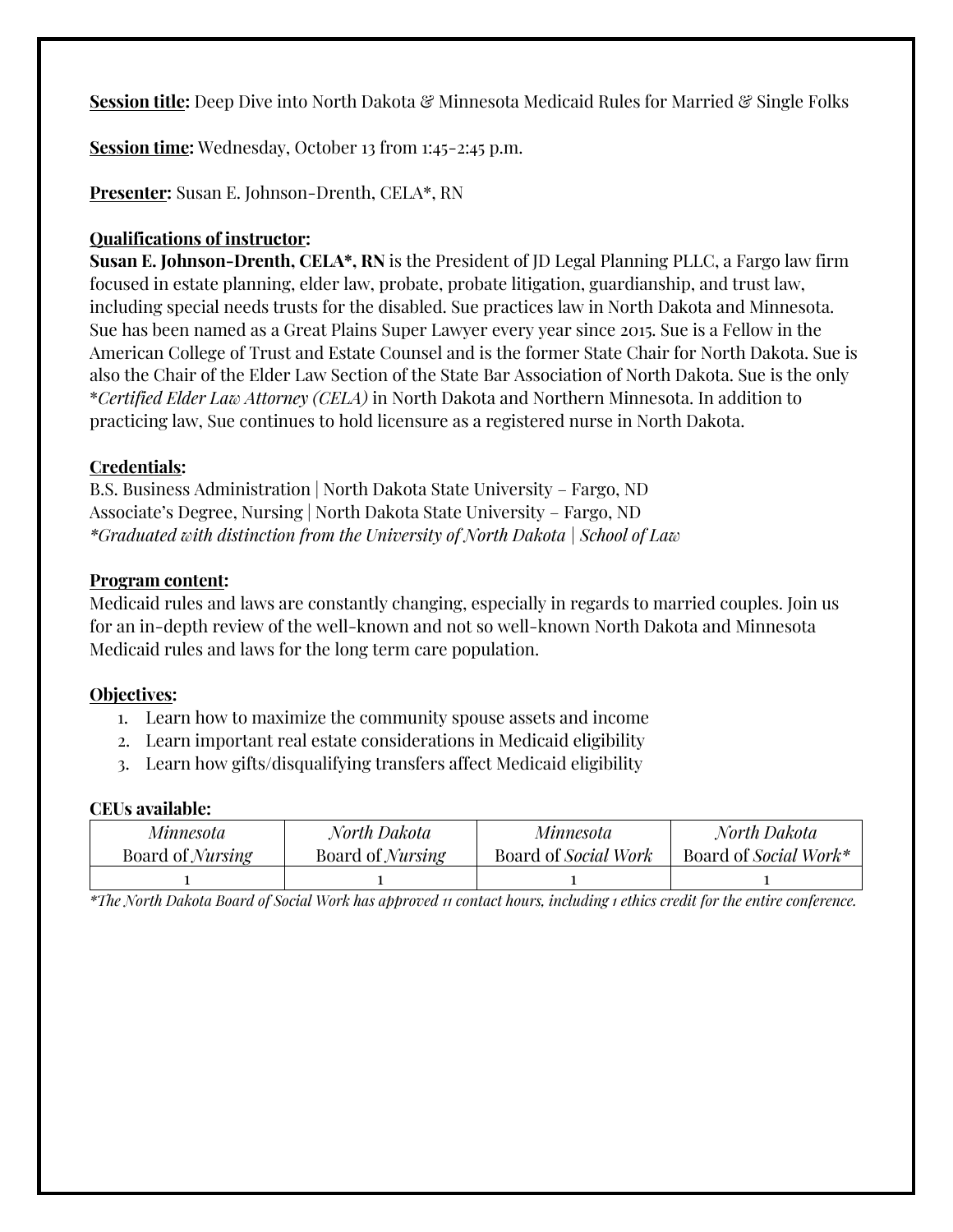**Session title:** Resiliency-Driven Healthy Lifespans

**Session time:** Wednesday, October 13 from 12:30-1:30 p.m.

**Presenter:** Dr. Donald Jurivich

# **Qualifications of instructor:**

**Dr. Donald Jurivich** is the Eva Gilbertson Distinguished Professor of Geriatrics at the University of North Dakota School of Medicine and Health Sciences. He is also Department Chairman and Principal Investigator for Dakota Geriatrics, which is a HRSA-funded program to strengthen geriatrics knowledge amongst the health care workforce and to transform health systems into agefriendly care.

## **Credentials:**

B.A. Biology | Harvard University – Cambridge, MA Doctor of Osteopathic Medicine | Midwestern University, Chicago College of Osteopathic Medicine Residency in Internal Medicine | Rush Medical Center – Chicago, IL & Duke University Medical Center – Durham, NC Geriatric Medicine Fellowship | Duke University Medical Center – Durham, NC

#### **Program content:**

This presentation will reveal how biological and chronological aging are not always matched. For the first time in history, we now have medical tools to slow and reverse the aging process, thus contributing to people who are biologically younger than their stated age. Research shows that healthy lifespans are driven by physical, behavioral and social factors most often demonstrated by Centenarians or exceptional agers.

#### **Objectives:**

- 1. Report the difference and method for distinguishing biological from chronological age
- 2. Describe different ways to reverse aging
- 3. Apply resiliency as a strategy to improve healthy lifespans

### **CEUs available:**

| Minnesota               | North Dakota            | Minnesota                   | North Dakota          |
|-------------------------|-------------------------|-----------------------------|-----------------------|
| Board of <i>Nursing</i> | Board of <i>Nursing</i> | Board of <i>Social Work</i> | Board of Social Work* |
|                         |                         |                             |                       |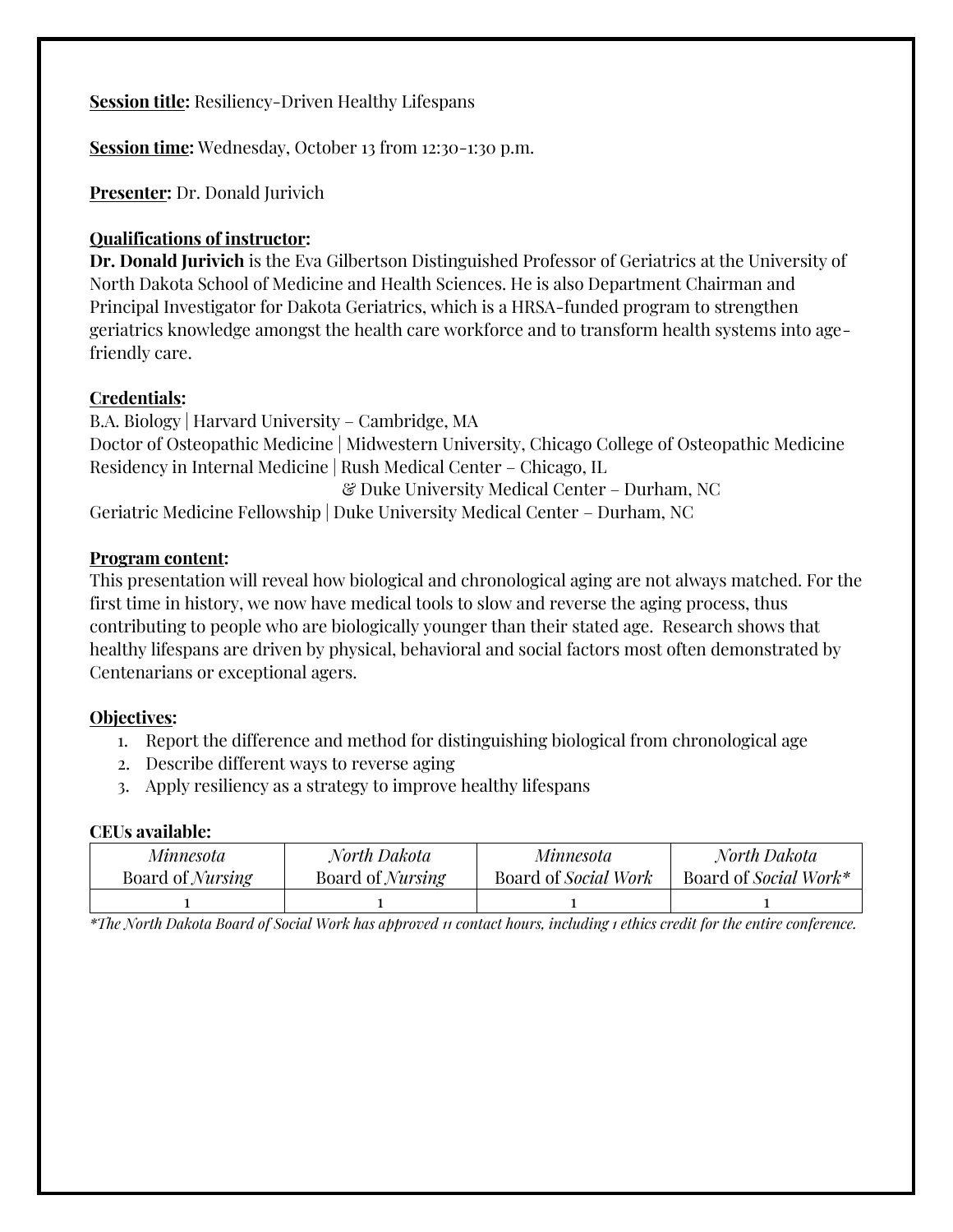**Session title:** Life's Your Legacy… LIVE IT!

**Session time:** Wednesday, October 13 from 3-4 p.m.

**Presenter:** Renee Rongen – Professional Speaker, Author and Consultant

## **Qualifications of instructor:**

**Renee Rongen – Professional Speaker, Author and Consultant** is recognized by her peers and clients worldwide as a brilliant humorist and story teller. She has been featured in numerous national publications including "Forbes," "Fortune," "Parenting Today," "Better Homes and Gardens" and "Smart Money." She was also included in the "Laughter is the Best Medicine" Tour with Lilli Tomlin, Paula Poundstone, Dana Carvey and Paul Reiser. Additionally, she is a threetime award-winning author. She delivers her no-nonsense content and moves organizations and individuals to action. Renee has served on numerous healthcare and business boards; she is also a hospice and prison ministry volunteer.

## **Credentials:**

B.A. Business Administration | College of St. Benedict – St. Joseph, MN MBA | University of Mary – Bismarck, ND

## **Program content:**

Change…Navigating Life's Detours: Life is full of twists, turns and detours; how you navigate through the roadblocks, keep track of your gauges and adjust your mirrors along the way will have a direct effect on your journey. Renee's tips for embracing the uncontrolled detour (as well as replacing the battery in your GPS) will have you laughing in your driver's seat and enjoying the road less traveled.

# **Objectives:**

- 1. Participants will learn to flip the switch on their perspective
- 2. Participants will learn that attitude is an inside job
- 3. Participants will learn to stay where their hands are and be fully present

#### **CEUs available:**

| Minnesota               | North Dakota            | Minnesota                   | North Dakota          |
|-------------------------|-------------------------|-----------------------------|-----------------------|
| Board of <i>Nursing</i> | Board of <i>Nursing</i> | Board of <i>Social Work</i> | Board of Social Work* |
|                         |                         |                             |                       |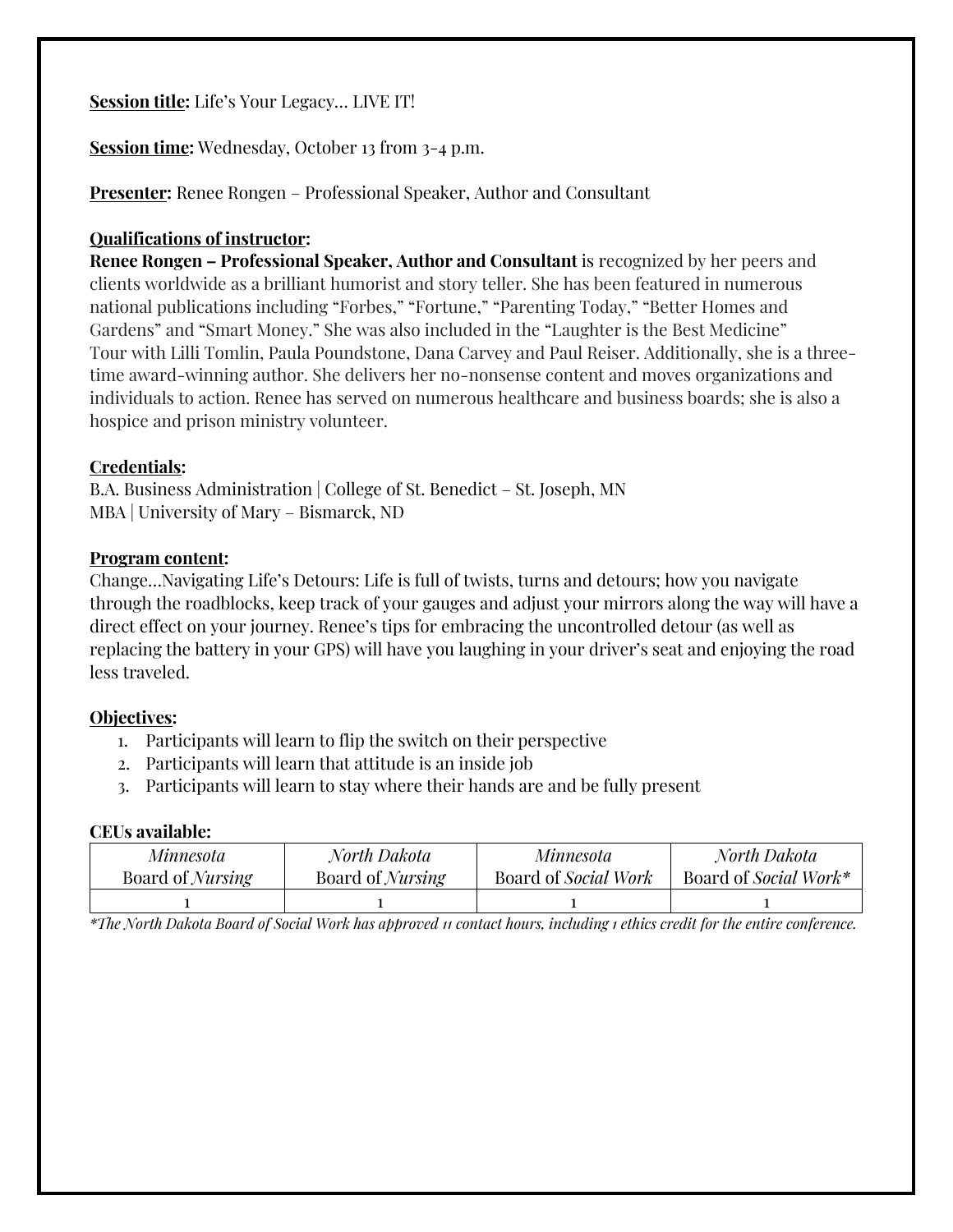**Session title:** Fire Safety for Seniors

**Session time:** Wednesday, October 13 from 12:30-1:30 p.m.

**Presenter:** Chad Stangeland, Division Chief of the Moorhead Fire Department

### **Qualifications of instructor:**

**Chad Stangeland, Division Chief of the Moorhead Fire Department** serves as the Fire Marshal and Emergency Management Director for the City of Moorhead. He has 29 years of firefighter and emergency medical experience – 26 of them with the Moorhead Fire Department.

## **Credentials:**

M.A. Security Studies | Naval Postgraduate School – Monterey, CA B.S. Fire and Safety Engineering Technology | University of Cincinnati AAS in Fire Technology and Administration | Duluth Technical College/Lake Superior College

## **Program content:**

The presentation will discuss the fire and safety risks that older adults face in their day-to-day lives. Information will include an overview of the associated fire risks, along with mitigation and prevention strategies to create a safer living environment.

# **Objectives:**

- 1. Overview the fire risk factors for older adults
- 2. Be able to complete a home safety assessment: smoke and carbon monoxide detectors, cooking, escape planning
- 3. Review implementation strategies for fire prevention

# **CEUs available:**

| Minnesota               | North Dakota            | Minnesota            | North Dakota          |
|-------------------------|-------------------------|----------------------|-----------------------|
| Board of <i>Nursing</i> | Board of <i>Nursing</i> | Board of Social Work | Board of Social Work* |
|                         |                         |                      |                       |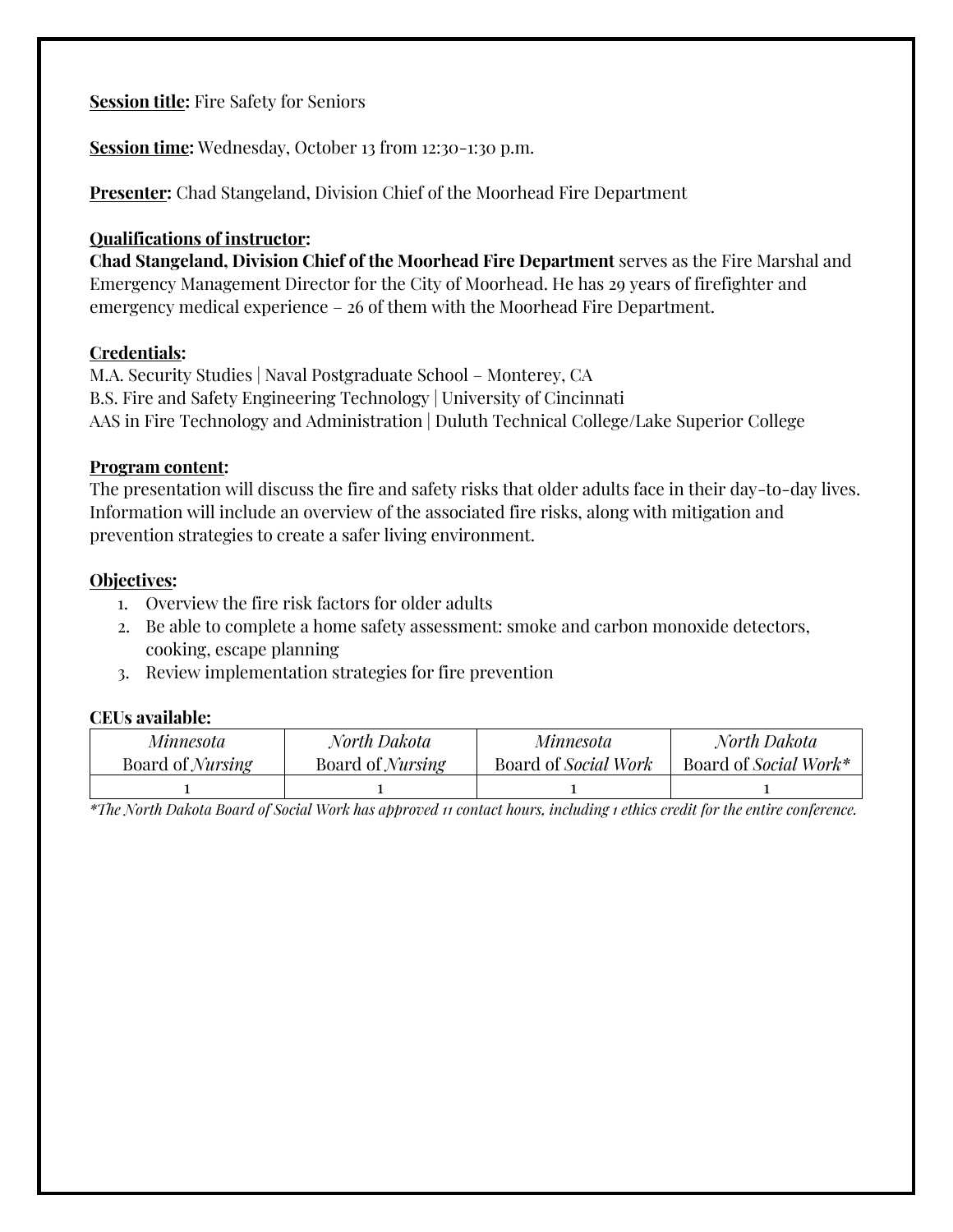**Session title:** Resiliency in Healthcare

**Session time:** Thursday, October 14 from 12:15-1:15 p.m.

**Presenter:** Jim Sterling, PhD, CHC

# **Qualifications of instructor:**

**Jim Sterling, PhD, CHC** serves as an associate professor at Minnesota State University, Moorhead where he enjoys teaching in the School of Nursing and Healthcare Leadership program at the undergraduate and graduate levels. Dr. Sterling has substantial healthcare administrator experience, beginning his career working in a pediatric psychiatric facility. There, he developed the first Residential Treatment Center and Partial Hospitalization Programs in Virginia. Sterling served as a hospital administrator with the United States Air Force, retiring as a colonel in 2012. Locally, he has since worked at the Fargo VA and Hospice of the Red River Valley. His hobbies include sailing and honoring our Veterans on hospice services.

## **Credentials:**

Bachelor of Science | Christopher Newport University – Newport News, Virginia Master of Science, Human Resource Management | Troy University – Troy, Alabama Doctorate in Applied Technology, Training and Development, Minor in Healthcare Administration |

University of North Texas *\*Dr. Sterling is a life-long student and has a host of other training, including emergency management and response courses through the Department of Defense*

#### **Program content:**

A review of resiliency as a key tool for healthcare professionals to stay the course in challenging times and progress in attaining positions of progressive leadership. Techniques, skills, and tips will be discussed to aid in successful navigation of pandemics, disasters, and other emergencies. Examples and lessons learned will be provided from Dr. Sterling's 40+ year career in the private, public, profit, and nonprofit sectors, and why he now teaches new and mid-career healthcare professionals.

# **Objectives:**

- 1. Describe resilience and why it is important to healthcare workers.
- 2. Recognize ways to increase personal and professional resiliency.
- 3. Assess challenges with critical thinking to determine personal and professional risk.
- 4. Evaluate positive and negative experiences from others for your benefit.

# **CEUs available:**

| Minnesota               | North Dakota            | Minnesota                   | North Dakota          |
|-------------------------|-------------------------|-----------------------------|-----------------------|
| Board of <i>Nursing</i> | Board of <i>Nursing</i> | Board of <i>Social Work</i> | Board of Social Work* |
|                         |                         |                             |                       |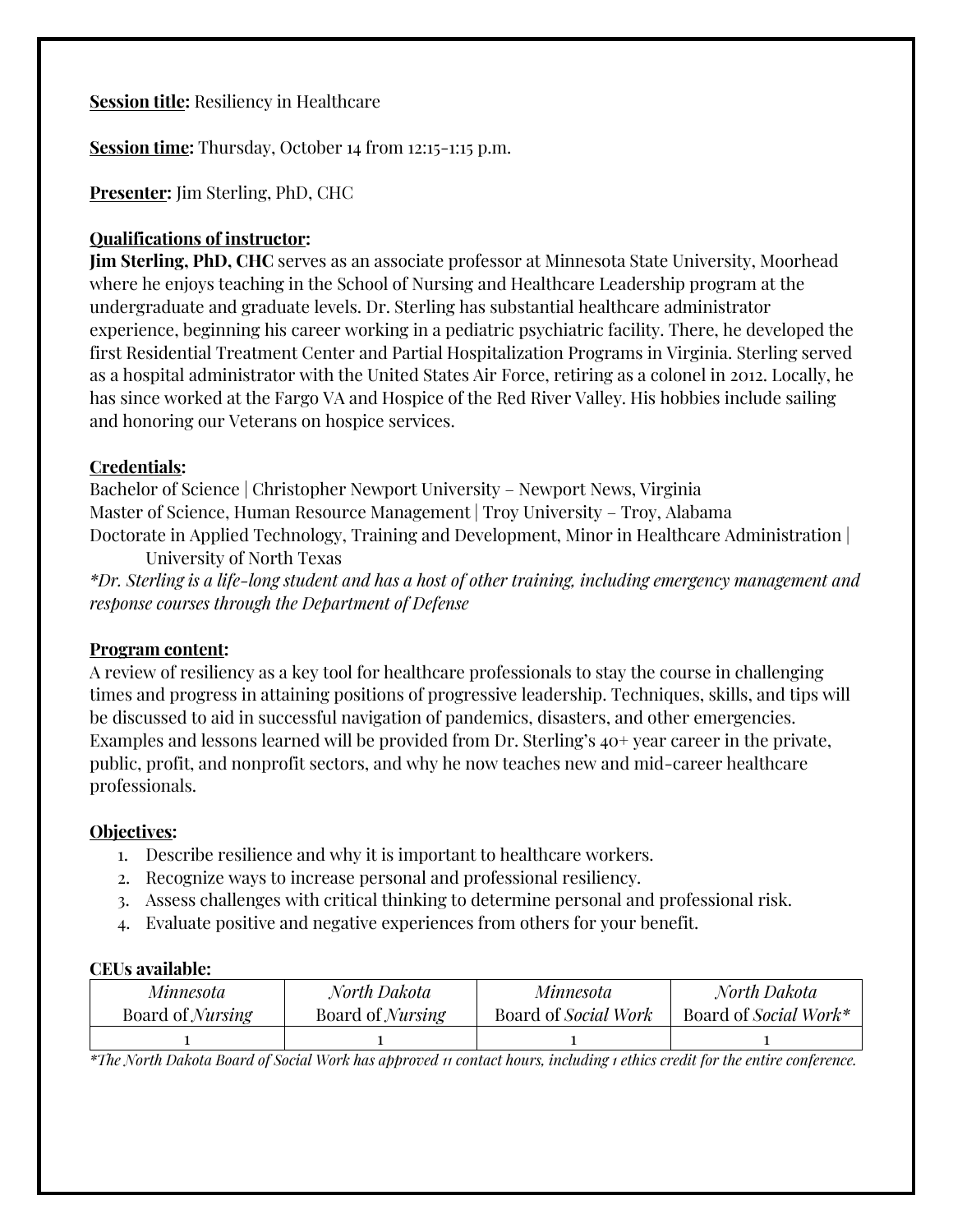**Session title:** Finding New Life in the Midst of Loss

**Session time:** Wednesday, October 13 from 9:15-10:15 a.m.

**Presenter:** Rev. Dr. Aaron Suomala Folkerds

# **Qualifications of instructor:**

**Rev. Dr. Aaron Suomala Folkerds** is an ordained Lutheran pastor in the ELCA, an assistant professor of counseling at Minnesota State University-Moorhead and an embedded mental health professional with the Moorhead Police Department. His areas of research interest are death education and working with first responders. He lives in Moorhead along with his wife, Mary who is a pastor at Good Shepherd, a son named Paul who is in the fourth grade and an exchange student named Timea who is a freshman at Concordia.

# **Credentials:**

B.A. Psychology/Human Services | University of Minnesota, Morris Master of Divinity | Lutheran School of Theology at Chicago, IL Master of Science, Mental Health Counseling | Minnesota State University, Mankato Education Doctorate, Counselor Education and Supervision | Minnesota State University, Mankato *\*Licensed Marriage and Family Therapist in Minnesota*

# **Program content:**

Living through the Covid-19 pandemic has brought with it a host of losses and many of these losses have been hard to name. This presentation will focus on working to name one's loss experience and how to find new life in the midst of suffering, pain and struggle. The process of naming one's losses is the first step to finding new life and growth. The presentation will focus on creatively naming loss through art, music, poetry, religious writings and personal narrative. Loss represents the end of something, but it also marks the beginning of something new.

# **Objectives:**

- 1. Understanding loss in the context of the Covid-19 pandemic.
- 2. Describe how to creatively name losses through art, music, poetry, religious writings and personal narrative.
- 3. Understand the process of how loss marks the end of something, but also represents the beginning of something new.

#### **CEUs available:**

| Minnesota               | North Dakota            | Minnesota            | North Dakota          |
|-------------------------|-------------------------|----------------------|-----------------------|
| Board of <i>Nursing</i> | Board of <i>Nursing</i> | Board of Social Work | Board of Social Work* |
|                         |                         |                      |                       |